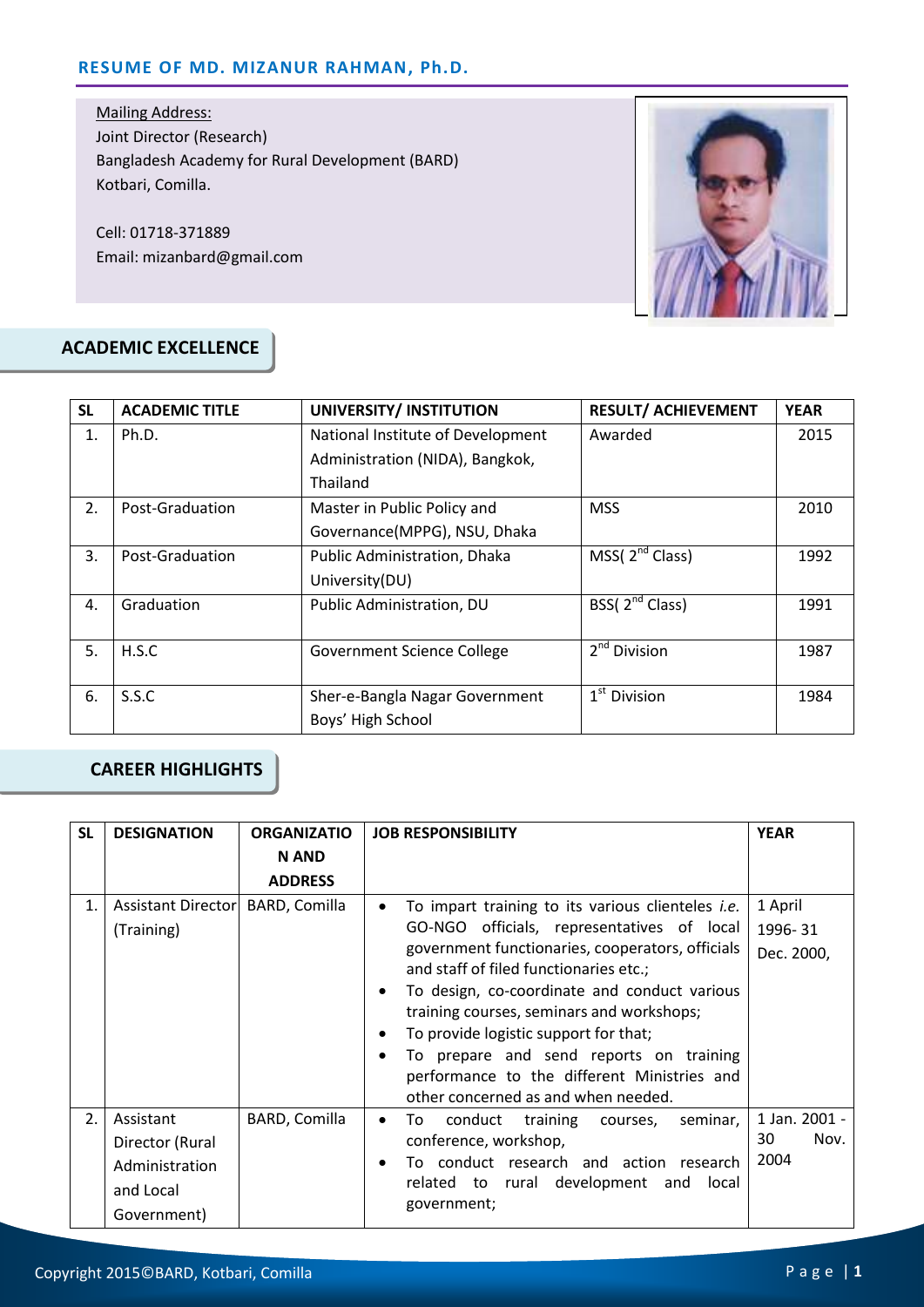|    |                                  |               | To impart training on various issues of public<br>administration such as good governance,<br>decentralization, participation,<br>local<br>level<br>planning, concept of development, gender<br>organization<br>theory,<br>ethics<br>issues,<br>in.<br>administration, leadership in development<br>administration,<br>οf<br>management<br>local<br>government institutions, citizen<br>charters,<br>politics and administration in Bangladesh,<br>administrative reform etc.<br>To write articles on the above issues;<br>To perform financial administration of the<br>training courses, research and projects.<br>To present journal articles, academic papers in<br>the faculty meeting or in any other academic<br>forum;<br>To perform other administrative/official duties<br><i>i.e.</i> acted as a member/advisor of various<br>committees at the Academy, assigned by the<br>Director General and other Superior authority.                                                                                                                                                                                                                                                      |                                    |
|----|----------------------------------|---------------|-------------------------------------------------------------------------------------------------------------------------------------------------------------------------------------------------------------------------------------------------------------------------------------------------------------------------------------------------------------------------------------------------------------------------------------------------------------------------------------------------------------------------------------------------------------------------------------------------------------------------------------------------------------------------------------------------------------------------------------------------------------------------------------------------------------------------------------------------------------------------------------------------------------------------------------------------------------------------------------------------------------------------------------------------------------------------------------------------------------------------------------------------------------------------------------------|------------------------------------|
| 3. | Assistant Director<br>(Training) | BARD, Comilla | Same as SI. No #1                                                                                                                                                                                                                                                                                                                                                                                                                                                                                                                                                                                                                                                                                                                                                                                                                                                                                                                                                                                                                                                                                                                                                                         | 1 Dec. 2004<br>- 30 April<br>2007, |
| 4. | Deputy Director<br>(Research)    | BARD, Comilla | To assist the Director and Joint Director to<br>make research plan of the Academy, prepare<br>the Annual Report;<br>To organize seminar/workshop on research<br>highlights;<br>To organize course on Socio-Economic Research<br>Methodology for Social Science Researchers.<br>To conduct national/international and self<br>sponsored training courses, design various<br>training course related to the relevant fields as<br>assigned by the authority.<br>To provide logistic support for research;<br>To assist speakers' evaluation of resource<br>persons of the Academy.<br>To provide necessary supports to evaluate the<br>training courses of the Academy and suggest<br>necessary measures for improving the future<br>courses and provide policy support in these<br>regards.<br>To impart training classes on various issues of<br>public administration and governance and<br>above issues;<br>To perform various administrative jobs assigned<br>by the Director (Administration), Director<br>General and concerned authority. Act as a<br>member of various committees of the Academy<br>order<br>in<br>to<br>assist<br>the<br><b>BARD</b><br>administration/authority. | 1 May 2007<br>$-$ Aug. 2008        |
| 5. | Joint Director<br>(Research)     | BARD, Comilla | To prepare policy paper, policy guidelines/<br>academic papers for the Academy & the                                                                                                                                                                                                                                                                                                                                                                                                                                                                                                                                                                                                                                                                                                                                                                                                                                                                                                                                                                                                                                                                                                      | Sept. 2014<br>onward               |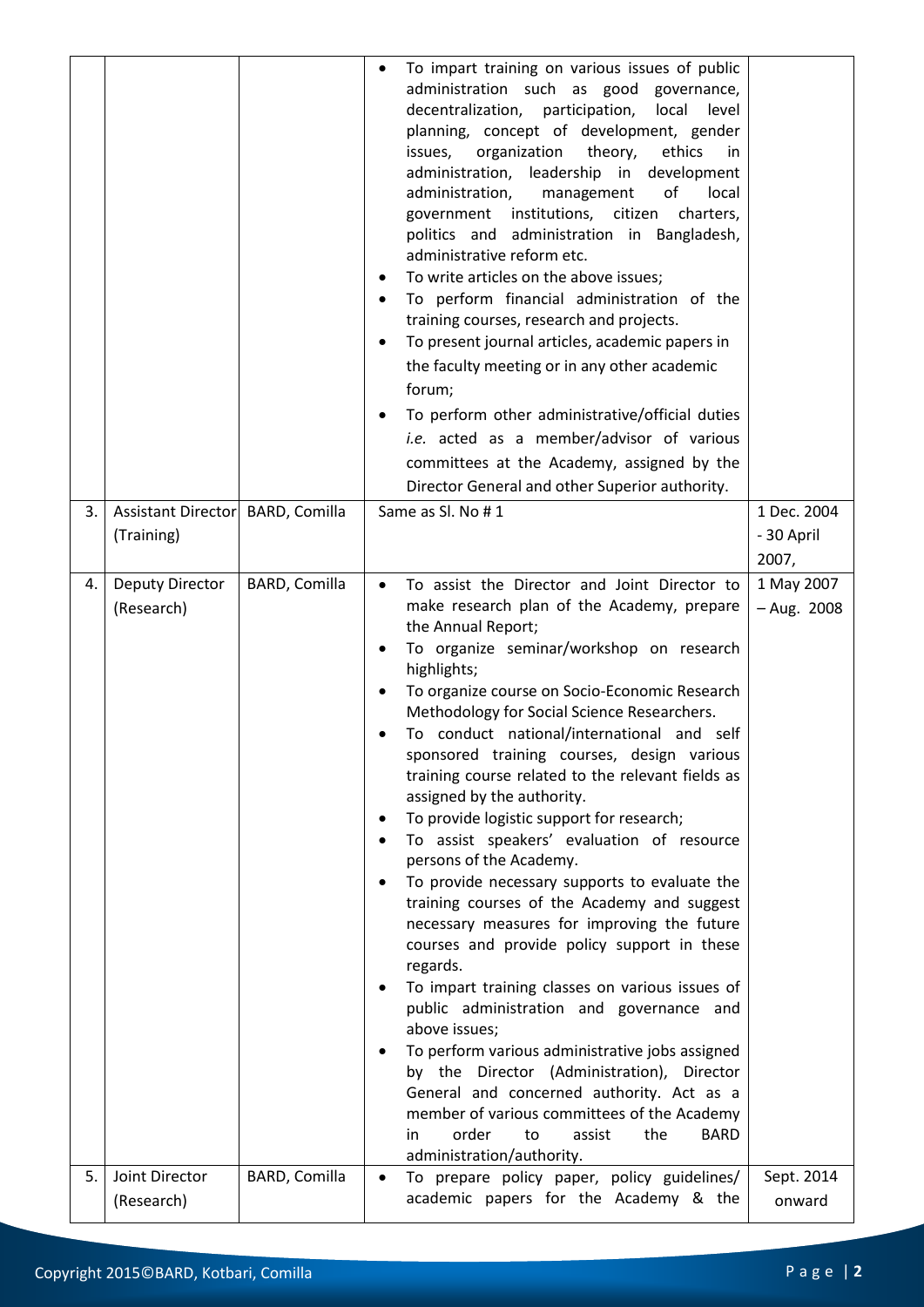| Director General, BARD; Minister, Secretary and<br>others;                                    |
|-----------------------------------------------------------------------------------------------|
| To review research reports of the Faculty<br>Members of BARD and outside agencies.            |
| To conduct research and evaluation studies as                                                 |
| and when requested.                                                                           |
| To provide guidance to the Faculty members in                                                 |
| conducting research and review research<br>reports.                                           |
| To assist the Director to make research plan                                                  |
| and prepare the Annual Planning Conference of<br>the Academy.                                 |
| To organize seminar/workshop on research<br>highlights;                                       |
| To conduct course on Socio-Economic Research                                                  |
| Methodology for Social Science Researchers.                                                   |
| To conduct national/international and self                                                    |
| sponsored training courses, design various                                                    |
| training course related to the relevant fields as                                             |
| assigned by the authority.                                                                    |
| To provide logistic support for the researchers.                                              |
| To provide necessary supports to evaluate the<br>training course conducted by the Academy and |
| suggest necessary measures for improving the                                                  |
| future courses and provide policy support in                                                  |
| these regards.                                                                                |
| To impart training classes on the above issues;                                               |
| To perform various administrative jobs assigned                                               |
| by the Director (Administration),<br>Director                                                 |
| General and concerned authority.                                                              |

## **SPECILIZATION HIGHLIGHTS**

| <b>SL</b> | <b>AREAS OF SPECIALIZATION</b>                                                                                                                                                                                                                            |  |
|-----------|-----------------------------------------------------------------------------------------------------------------------------------------------------------------------------------------------------------------------------------------------------------|--|
|           | Issues related to Public administration i.e. good governance, policy analysis, development<br>administration, organization theory, ethics in administration, social values and administration, politics<br>and administration, administrative reform etc. |  |
| 2.        | Gender issues                                                                                                                                                                                                                                             |  |
| 3.        | Decentralization, people's participation, local level planning, management of local government<br>institutions                                                                                                                                            |  |
| 4.        | <b>Globalization and Development</b>                                                                                                                                                                                                                      |  |

# **PUBLICATION HIGHLIGHTS**

| <b>SL</b> | <b>TYPES OF PUBLICATION</b>                           | <b>NUMBER</b> | <b>REMARKS</b> |
|-----------|-------------------------------------------------------|---------------|----------------|
| 1.        | Books/ Research Reports                               | 20            |                |
| 2.        | Journal Article<br>(home and abroad)                  | 35            |                |
| 3.        | Others (Articles published in<br>the Daily Newspaper) |               |                |